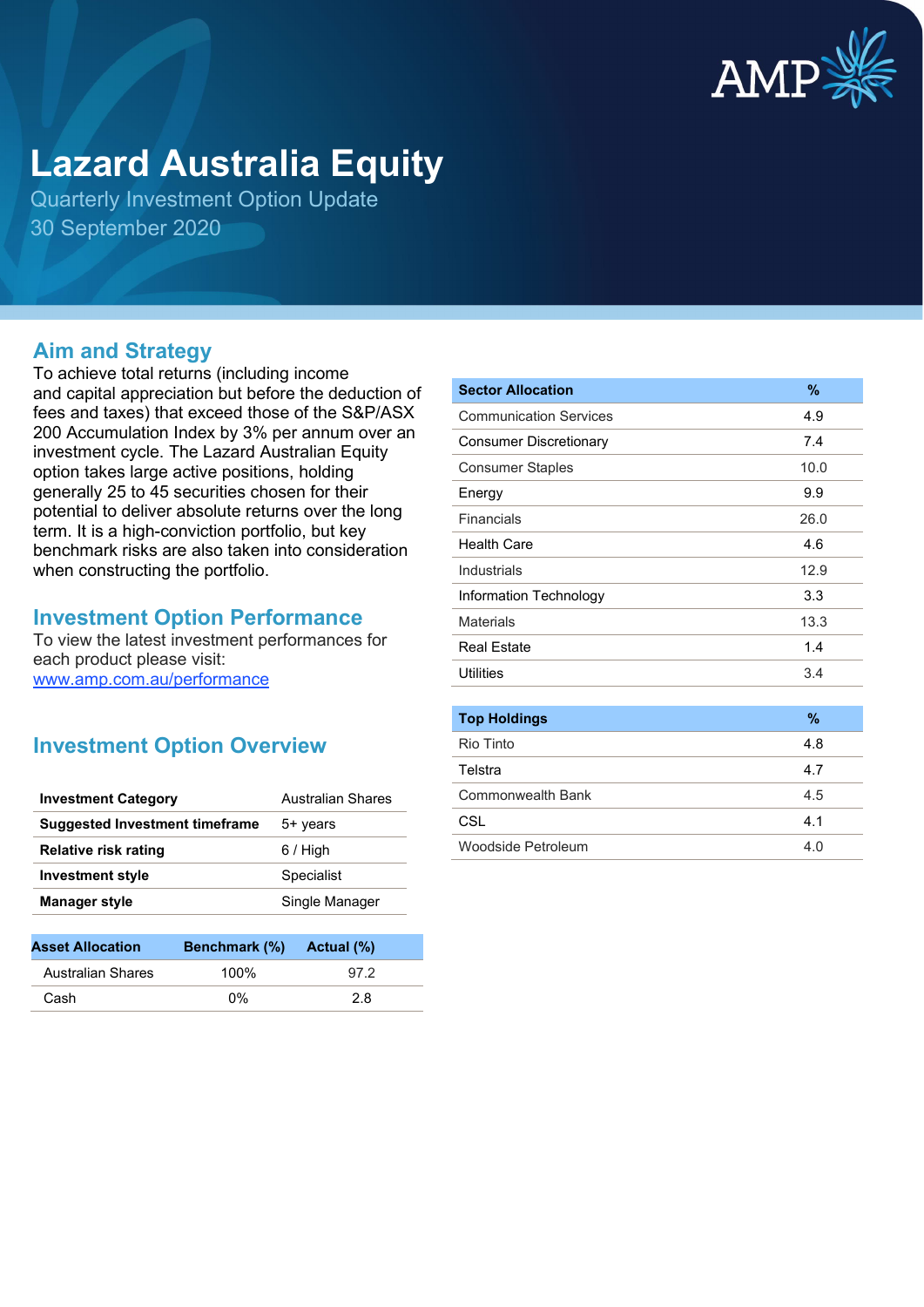## **Portfolio Summary**

During the quarter, the Lazard Australian Equity Fund returned -4.7%, underperforming the S&P/ASX 200 Accumulation Index which returned -0.4%.

## **Investment Option Commentary**

### **Contributors**

SKYCITY Entertainment (SKC) outperformed in the September 2020 quarter. The company reported FY20 results during the quarter with EBITDA beating consensus estimates by approximately 3%. The most positive feature of the earnings release however, was the outlook commentary. The company is expecting to grow EBITDA in FY21 despite a full year loss of VIP business due to border closures. Cost savings of around A\$50 million and continued growth in SKC's online business are two key positive drivers behind the guidance. The investment manager expects strong earnings growth in the next few years to come as restrictions lessen enabling more patrons to visit SKC's properties.

#### **Detractors**

AMP's share price fell over the September 2020 quarter after reaching a high following the completion of the sale of its life interests to Resolution Life of the UK at the end of June 2020. Events during the quarter could be described as unexpectedly dramatic. The company pre-released 1H20 earnings at the end of July 2020 and this was poorly received by the market which in contrast, were very close to their expectations. The full 1H20 result on 13 August 2020 can be described as a lost opportunity by the company. Despite the non-AMP Capital portion of the group trading well below net tangible assets (NTA), instead of buying back shares from its shareholders, the company used A\$460m to repurchase the 15% of AMP Capital from Mitsubishi, paid a special franked dividend of 10cps and announced only a \$200m buyback. This was then compounded by the publication of harassment claims against new AMP Capital CEO, Boe Pahari. After a considerable push by the major shareholders, including themselves, Mr Pahari's promotion was reversed and Chairman David Murray resigned. In their view, AMP remains an overcapitalized company and undervalued company. Based on recent market transactions, the various assets of the group (excluding head office costs) sum to about A\$8.3bn, which is A\$2.47 per share or 85% above the share price. Using a range of scenarios to value AMP they arrive at A\$1.90 on the conservative end and A\$2.65 on more bullish assumptions. This range is well above the current share price

## **Market Commentary**

The S&P/ASX 200 Accumulation Index declined -0.4% during the third quarter after rising 16.5% in Q2. During the quarter, Health Care, Industrials and REITs outperformed, while Energy, Information Technology and Consumer Staples underperformed. On 25 September 2020, the Australian Government announced their intention to repeal responsible lending obligations from March 2021 except for credit contracts and consumer leases. This would replace the current practice of 'lender beware' with a 'borrower responsibility' principle.

## **Outlook**

As of early October 2020, a great deal of uncertainty remains, mostly associated with the behavior of and fight against the virus. Will Australia be able to eliminate or control the spread of the disease, or will repeated lockdowns of varied severity, length and geographic coverage remain necessary? As Australia has built up little natural population immunity, the availability of better treatments and a vaccine is critical – progress on both fronts is encouraging, but certainly not a given. Nations around the world have dealt with the pandemic with various strategies and various levels of success – Australia's global environment clearly depends on how the rest of the world deals with the disease. At present, it appears to us as though the market is pricing in a relatively fast recovery with, they believe, company earnings mostly 'back to normal' by sometime in 2021. This seems on the optimistic side of potential outcomes given longer recovery profiles from downturns historically, and the need for the fiscal deficit to at least decline somewhat from the extreme Q2 2020 levels. Uncertainties remain about the longer-term impact and possibly unintended consequences, if any, of global fiscal and monetary stimulus equivalent to over 25% of world GDP. It is also worth reflecting that pre-COVID-19 equity markets were generally expensive with valuations dispersions between stocks and sectors at levels not seen since the TMT boom in 1999/2000. While markets are down moderately year to date, within the market, valuation dispersion has increased further to record levels. In previous cycles their portfolios have seen large gains in relative performance when extreme valuation dispersions return to long run levels. Historically, they have seen this process starting to take place a few quarters after a peak in equity markets.